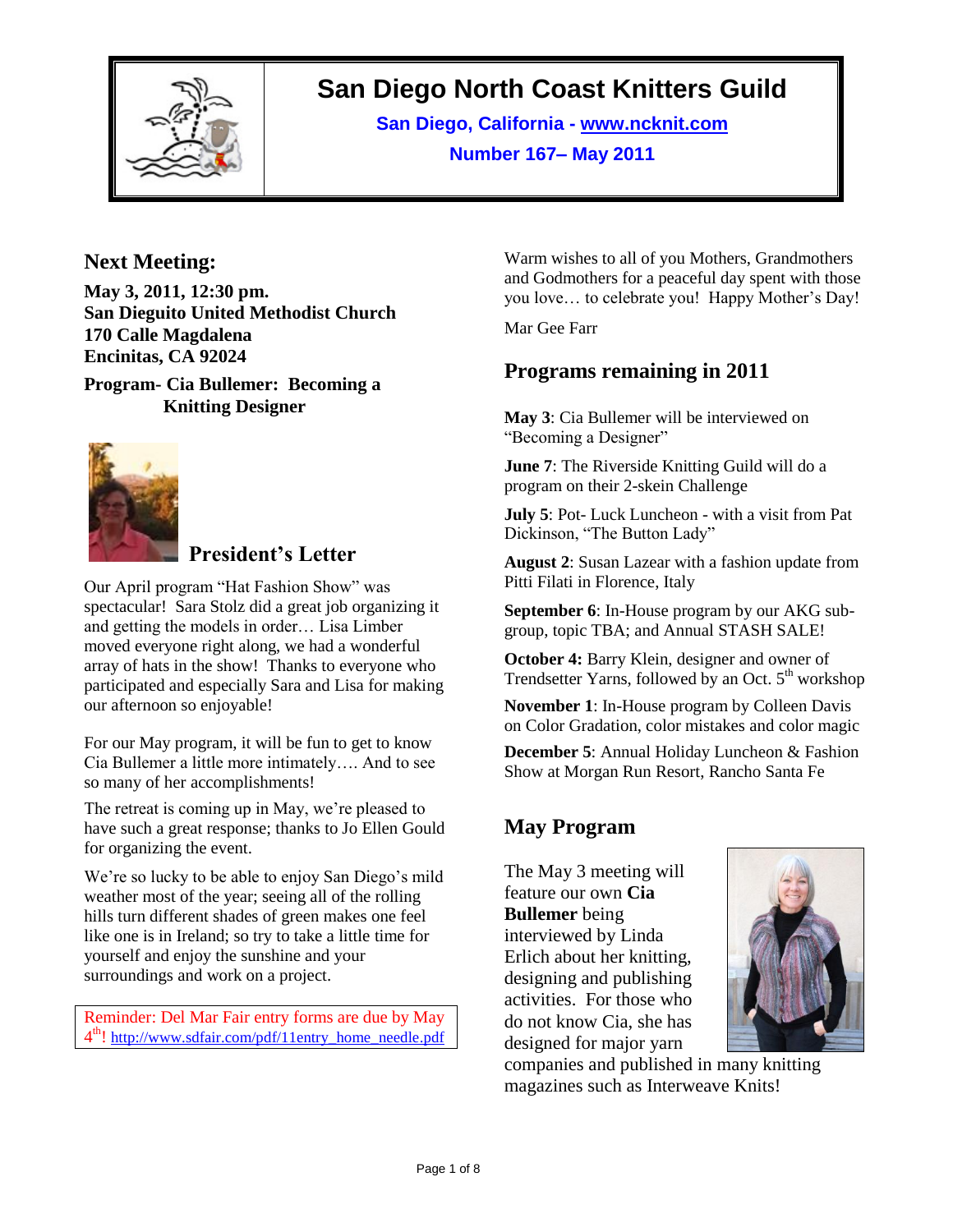#### **Minutes from April 2011 Meeting**:



Mar Gee Farr, President, opened the meeting by introducing new members and guests and welcoming all.

She announced that Knitting by the Beach yarn shop is closing soon, but will still be

open for the next few weeks for items on sale.

Treasurer and SDNCKG Fair representative, Kathy Christensen, said the deadline to register your entry for the Del Mar Fair is May  $4<sup>th</sup>$ . The theme this year is "Race to the Fair", and the dates for our demonstrating knitting at the fair are Tuesday, June 21st through Saturday, June 25th. For entry information: [http://www.sdfair.com/pdf/11entry\\_home\\_needle.pdf](http://www.sdfair.com/pdf/11entry_home_needle.pdf)

Our 2011 Holiday party and fashion show will be at Morgan Run Country Club, December 5<sup>th</sup>.

Susan Ludwig, a Members-Teaching-Members chairperson, is planning to teach a course on "Setting up your own website". You will be able to manage it yourself and link to Paypal and other websites. If you are interested please contact Susan at760-436-0763, or [susludwig@gmail.com.](mailto:susludwig@gmail.com)

Linda Erlich, Philanthropy chairperson, has two new organizations that we will support this year: Operations Gratitude, through which we will send care packages twice a year to our troops. We will knit scarves and hats in the preferred colors of the military to be included in the package. Barbara Levin said yarn and patterns will be provided and they will be personalized with sewn in labels "Handmade by (the member's name)".

In addition, we will knit hats for an organization supporting teens with cancer, founded by Taylor, a teenager living in Carmel Valley.

Mar Gee thanked Myra Lehmann for taking all the great pictures of our talented members who Wear and Share their items for our meetings and the newsletter.

Sarah Stolz's in-house fashion show of fabulous hats was an award-winning event, and we thank Lisa Limber, who conducted the fashion show. Willa Cather conducted our Wear and Share. Our May meeting will feature Cia Bullemer. She will share her talent of becoming a designer, and we will have the opportunity to interview her.

There are a few more skeins of yarn available for our afghan that will be raffled off in December.

Respectfully submitted, Maureen Rukstalis, Secretary

#### **Knitting will be** *HOT* **this summer at the San Jose Museum of Quilts & Textiles!**

As the Bay Area's premier museum highlighting textiles, there's always a buzz when we turn our attention to the artistry of



knitting and crochet. Two years ago, nearly 3,000 people turned out to see *Beyond Knitting*, a thought-provoking exhibit that brought needle art enthusiasts through our doors to connect with work by artists who are pushing the envelope when it comes to using yarn. We are pleased again to highlight this incredibly expressive medium in *Primary Structures,* set to open May 17th and run through August 7th, 2011. There's a sneak peek on our website of artwork that will be featured:

[www.sjquiltmuseum.org](http://www.sjquiltmuseum.org/)

**New Member Directories are printed and will be available to members at the guild meeting.**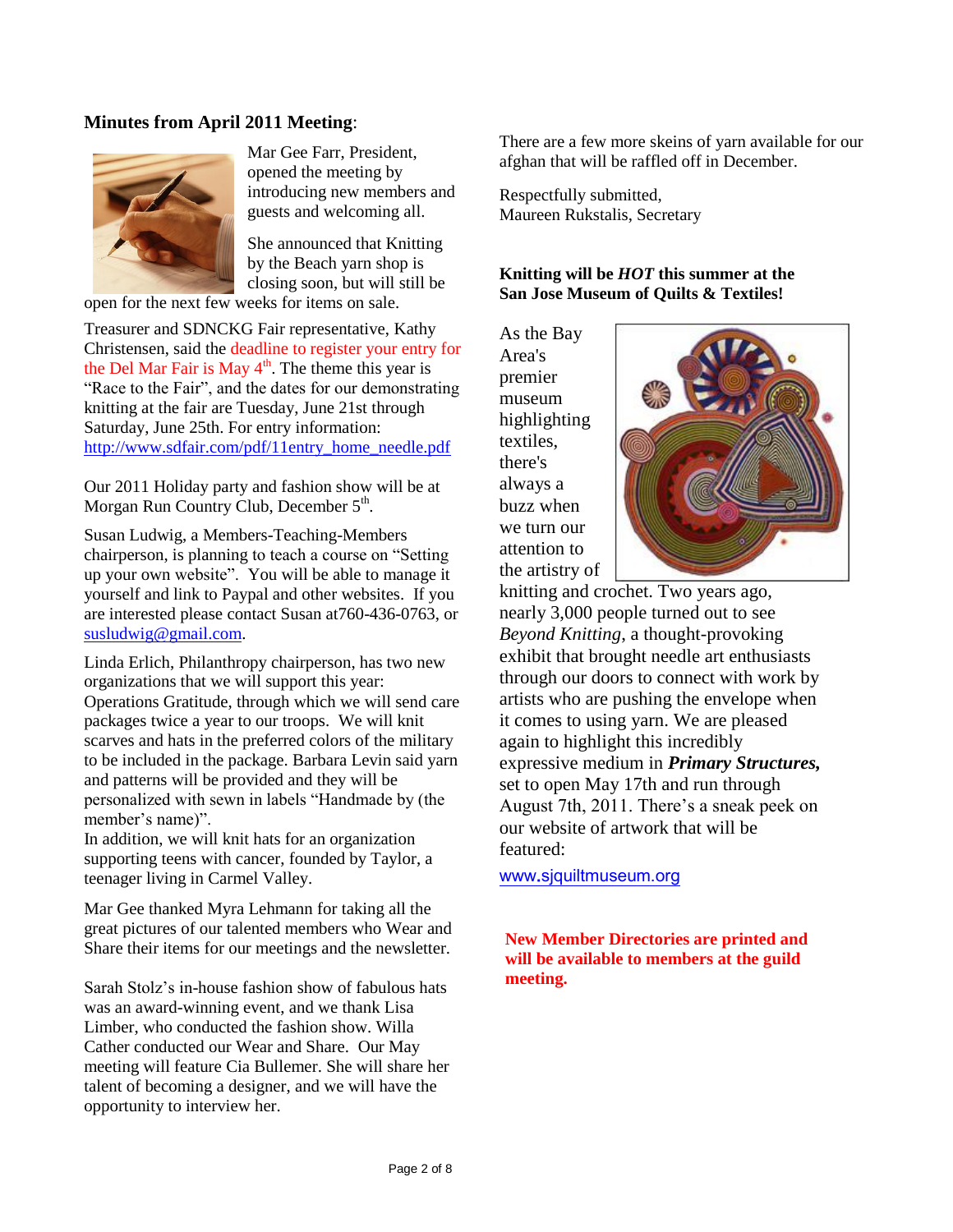# **Some Hats from April's Program**













#### **La Casa de Maria Retreat**

Retreat Update: At this time, with 25 members signed up, La



Casa de Maria, Santa Barbara, retreat (May 23- May 26) is full. If you would like to attend and are not signed up, contact me and I'll put your name on the waiting list. The total La Casa cost is \$428.25 for a single room and \$359.50 each for a double room.

For those signed up the final payment is due on or before the May  $3<sup>rd</sup>$  meeting. The final payment is \$128.25 for a single and \$209.50 each for a double. Pay at the meeting or send your payment to me. Make your check payable to SDNCKG. My address is 2256 Del Mar Scenic Pkwy, Del Mar, 92014.

If you have questions or would like to add your name to the waiting list, please call me at 858 947-5167, or e-mail me at [jmgould@san.rr.com](mailto:jmgould@san.rr.com)

Jo-Ellen Gould Retreat Chair

#### **Free Finishing Classes for Our Members**

Do you love knitting but



hate finishing the items? Do you need to work in all those yarn ends before the moths finish it for you in an unintended way? Finishing days are for you! Bring your almost-finished items and work on them together. The Guild provides the room, tables and chairs, and resource knitters to answer your finishing questions. We will meet at the San Dieguito Methodist Church in one of the classrooms, on the second Tuesday of the month from 12:30pm to 3:30pm on June  $14<sup>th</sup>$ , September  $13<sup>th</sup>$  and November  $8<sup>th</sup>$ .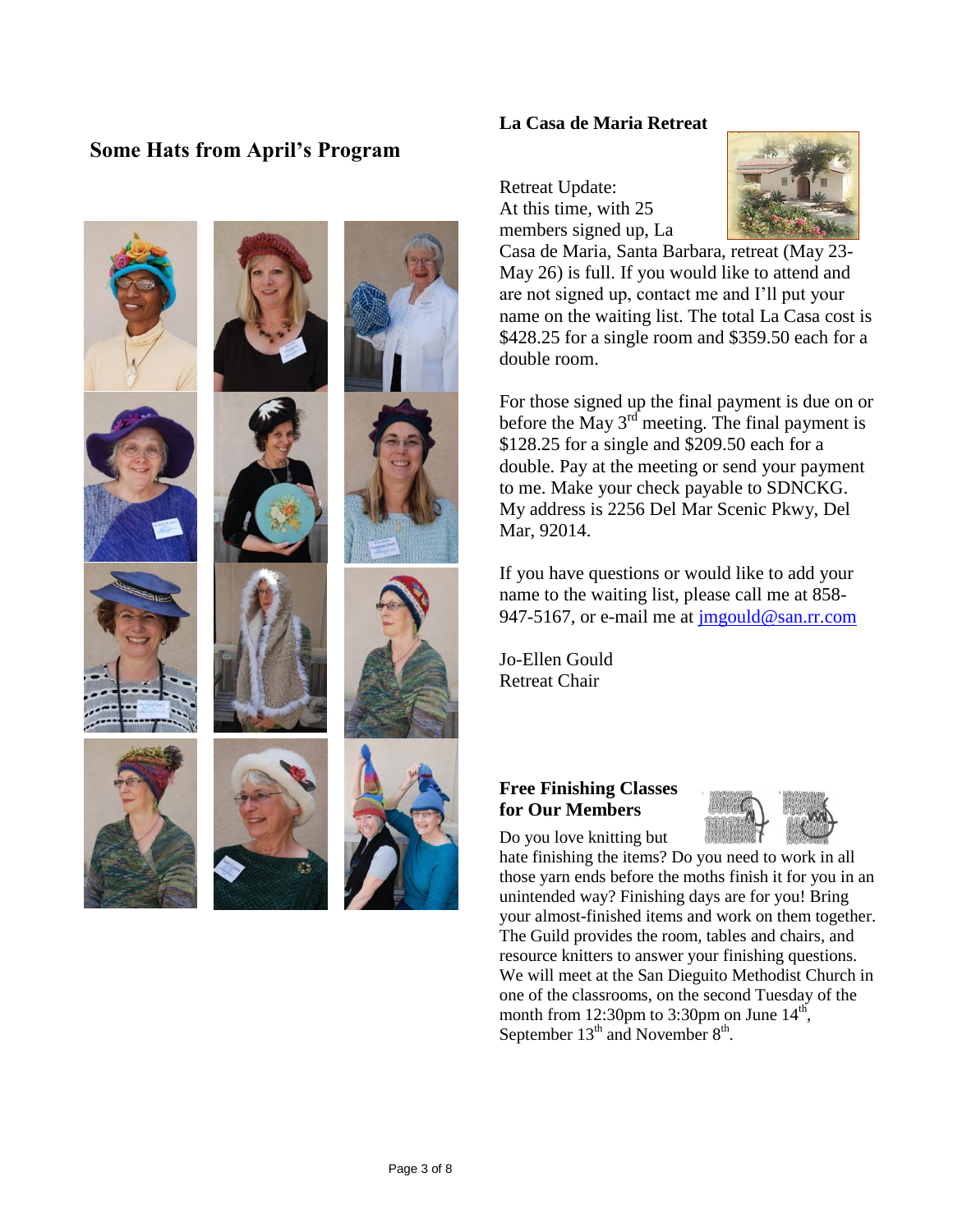# **Sharing from April Meeting:**



Betty Gregory knitted the Dipsy Doodle U-Turn scarf by Maureen Mason-Jamieson in multi-color Sockotta and white cotton.



Louise Anderson made this Boxsweet sweater in a blueberry colorway. It is one of Maureen Mason-Jamieson's beautiful kits. Challenging knitting.

Annette Friedlein made a sweater from "Knitting Noro", in four different colors of Noro Kureyon.



Phyllis Bates knitted a Klein Bottle: a non-orientable surface which does not have a right or left, an inside or an outside, yet looks a lot like a bottle. Pictured is one in glass. We didn't get a photo of Phyl's white knitted one.





display at Stitches West.

Laura Brubaker knitted the Curlicue Coverlet into a larger version of a shawl, using Mini Mochi Color #303, 80% merino, 20% nylon. The shawl was on



Maria Hoham knitted this Greta Vest by Jane Slicer-Smith, in her book, Swing, Swagger, Drape. Knit in a blue Milano Tweed by Elann from Italy, on size 6 needles.

Maria also made a burgundy Vintage sweater jacket from Sublime in cashmere/merino DK on #6 needles.

Dorrit Franke made her original skirt and top of Blue Sky Alpaca/Silk. Drrit started the skirt in front and back sections knitted on two straight needles, switching to a circular needle and adding increases when arriving at the ruffle.



Maria made "The" baby blanket, hat and booties from a vintage pattern she has put together. Knitted of Plymouth Baby DK on #5 needles.

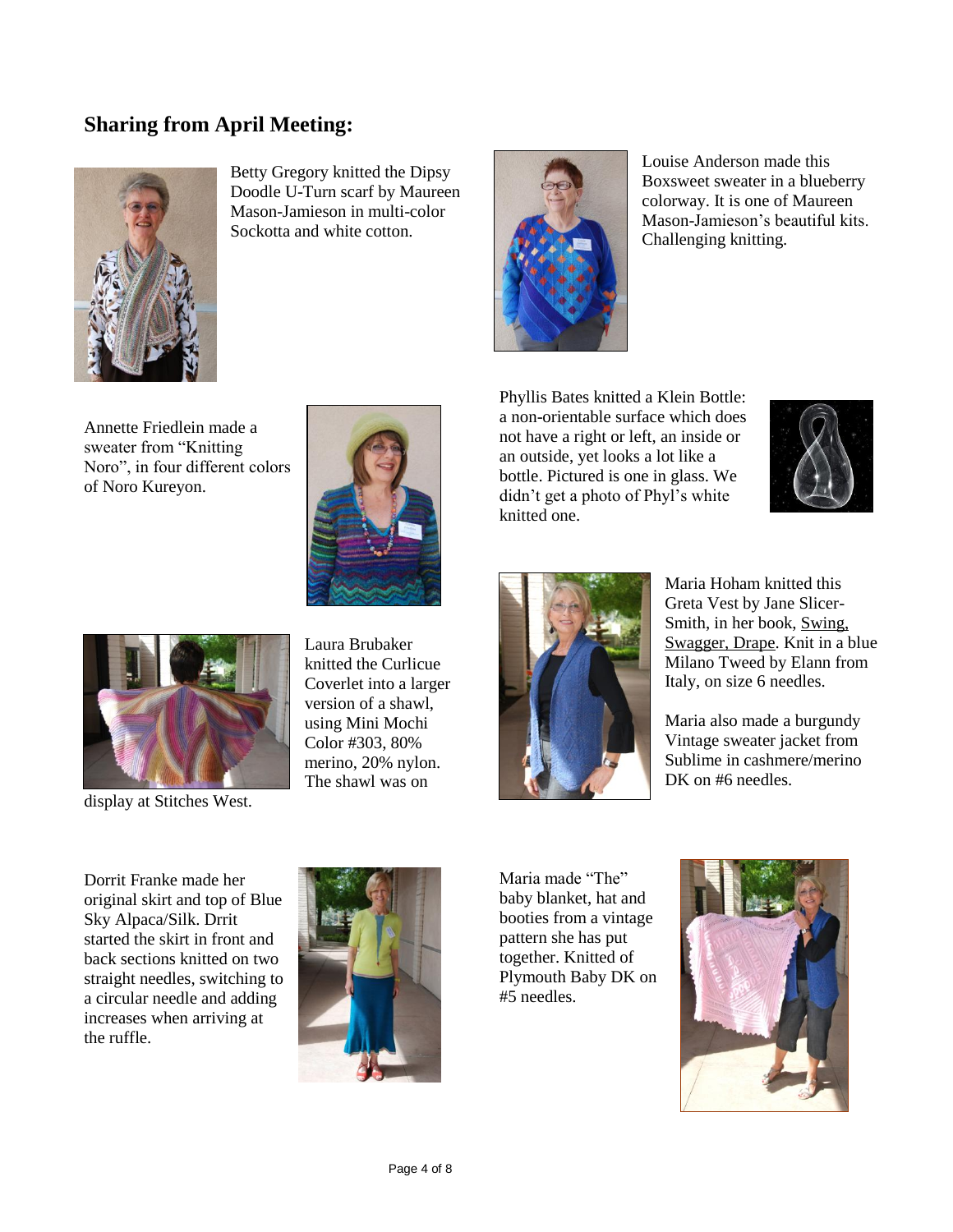

Gwen Nelson knitted a child's "Bar Harbor Hoodie" from Creative Knitting, September 2010, using blue and variegated blue Encore yarn by Plymouth.



Karen des Jardins made a scarf from Angela Tong's pattern "Shizuki" in Noro Silk Garden with shell beads at ends. Karen started at each end to get desired colors, then grafted in the middle. The drops were made by using backwards loop cast-on and short rows.

Vivian Forseth made this lace shawl called "Damselfly", a Myra Wood pattern on Ravelry, using Yarn Place Adagio yarn. It is Estonian lace, and knitted from the center out.



Colleen Davis made an original jacket from her stash yarn. She used Sally Melville's technique and Fair Isle.





Mimi Sevimli made the "Lazy Katy" shawl in red with Zauberball yarn on size 8 needles. Mimi added 22 rows to main body to make it larger, and used up all the yarn.

Mimi also knitted an 84" x 20" Cloverleaf stole/scarf in multicolored sockweight Serenity yarn by

Debra Norville, 4 skeins on size 4 needles.

Another of Mimi's projects was a sweater for her son, the "Cobblestone" pullover by Jared Flood; in Elan Limited Edition Tweed, a wool, alpaca and rayon blend in blue, knitted on #7 needles. The pattern was featured in Interweave Knits, Fall 2007; knitted from the bottom up with no seaming!



Rosie Berkowitz knitted the Cuddle Tight baby blanket in sky blue Wool-Ease Thick and Quick on a #13 circular needle.

Anna Walden machine knitted the 10-Way sweater by Anne Richardson in Twisted Sisters' Mirage yarn. Quick to make and can be worn many ways.

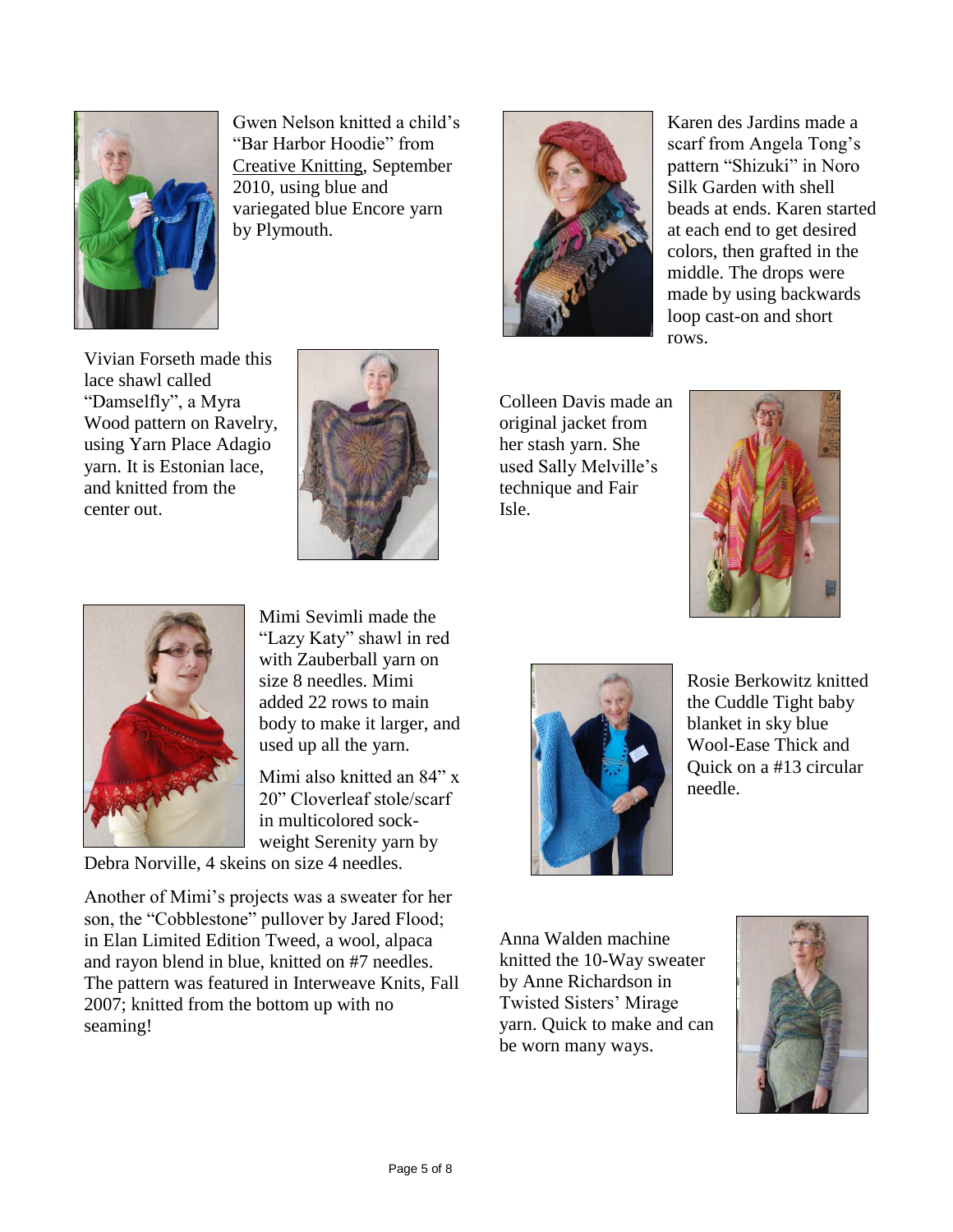

Janet White knitted a Lilas short-sleeved sweater in a cotton-viscose blend. It can be worn with a pin or open.

Sandy Yayanos made a sweater from the Twisted Sisters' Knit Sweaters Workshop, in green handdyed sock yarn, using part half brioche stitch and knit in two directions.



Sandy Smith made a "Fitted Garter Vest" from Creative Knitting, Sept. 2010, using Noro, Silver Thaw. Knit to fit- Easy!

Thea Lazarevic interpreted an old Vogue (Spring 1986) pattern in Paton's Grace 100% cotton on # 4,5and 6 needles for increasing without disrupting the pattern.

Benson shared "Sig' Nits", pewter button charms for stitching onto your hand-knitted gifts.

Linda Erlich knitted a shawl from a pattern from Benson, in Karabelle gossamer yarn.

Patt Miller knitted a skull beanie in black and white acrylic using a free pattern from Polarknits.com.

Agnes Gale made a lacy tam and scarf in a petal pattern from Love of Knitting, Summer 2009. She used heathered lace weight 100% merino from Knit Picks. The pattern features five different lace designs.



### **Knitting Sub-Groups Meeting Schedule:**

If you would like to attend a sub- group meeting, call the contact listed below first, as sometimes there is a change

to the meeting schedule or place.

● **AKG Group**, It's called the AKG Group, Advanced Knitters Group, 9am every Fri, Old California Coffee Shop, Restaurant Row, San Marcos. Contact: Phyllis Bates 760-828-8286.

● **Knit@Nite Group**, 6pm, 1st Wed Jewish Community Center. Contact: Linda Erlich, 858-759- 9509 but check the schedule on the website to confirm dates.

 $\bullet$  **I-15 Group**, 9am to 11am, 2<sup>nd</sup> and 4<sup>th</sup> Wed, Panera Bread in Carmel Mountain Ranch. Contact: Mimi Sevimli 858-722-8128.

● **PA Group**, 1:00pm to 3:00pm- every Monday at Panera Bread in Liberty Station. Contact: Jean Moore 858-587-9054. It's called the PA group, which means we knit practically anything and is open to practically anybody.

#### **● RN Group, which stands for "Rather**

**Normal**" meets on the 4<sup>th</sup> Tuesday of every month from 10:00am to noon, at the Encinitas Senior Center (1140 Oakcrest Park Drivecross street is Balour). Contact: Gwen Nelson 760- 720-5420.

### **New and Renewing Members**

#### **New**

Karen Bochinski 581 Pepper Tree Court San Marcos, CA 92069 760-746-1476 [karenbochinski@cox.net](mailto:karenbochinski@cox.net)

Janice Holt 6088 Citracado Circle Carlsbad, CA 92009 760-476-9047 [jholt56@roadrunner.com](mailto:jholt56@roadrunner.com)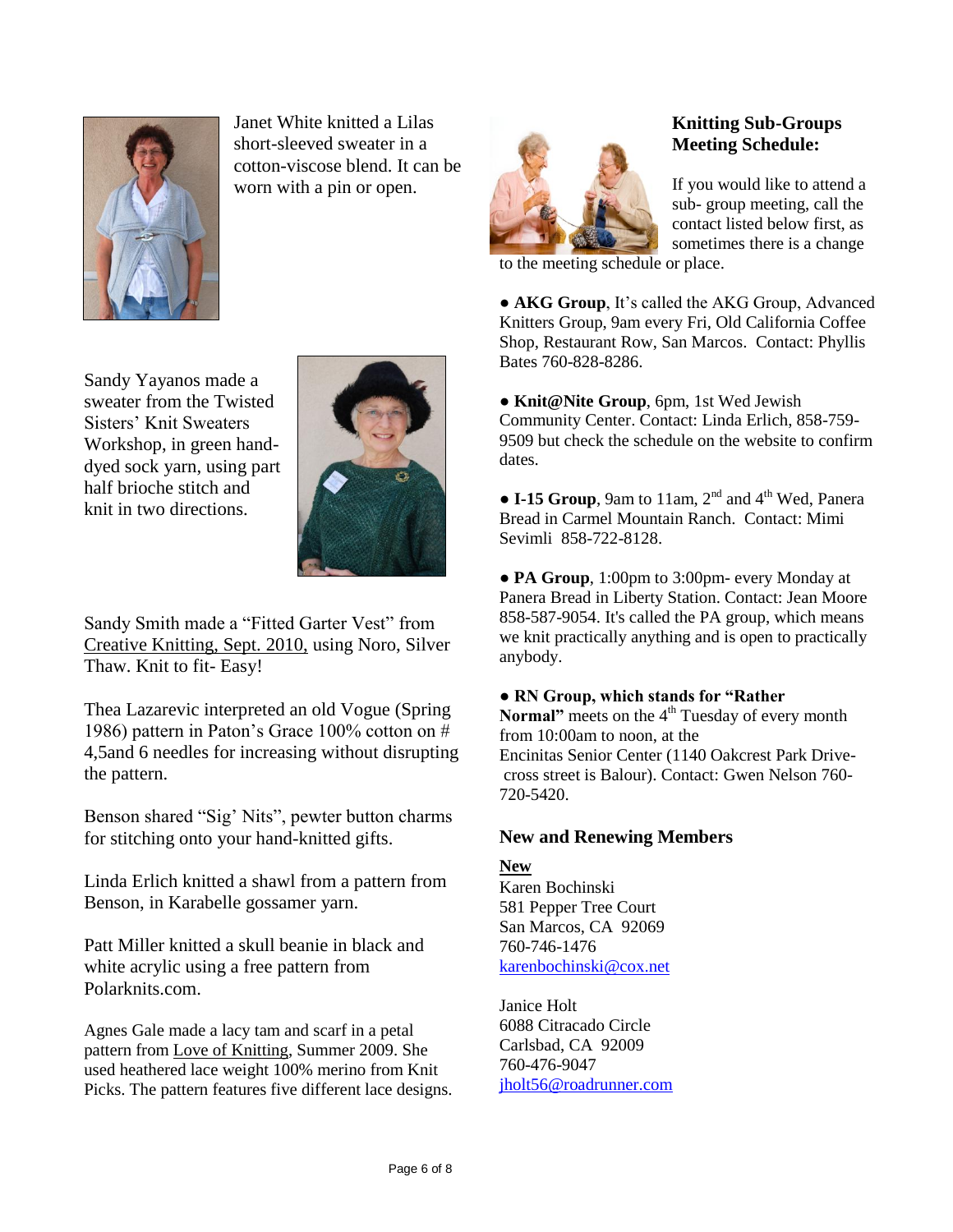#### **Renewals**

Lisa Limber 1878 Outrigger Ln. Carlsbad, CA 92008 760-729-4617 [llimber@roadrunner.com](mailto:llimber@roadrunner.com) Ravelry ID: gourmetknits

Heather Jagodinski 123 Matamoras Ct. Solana Beach, CA 92075 858-755-0142 jagraf\_x@att.net

Susan Schlesinger 1337 Stanislaus Dr. Chula Vista, CA 91913 619-203-7807 [susan@bonitaknitting.com](mailto:susan@bonitaknitting.com) Ravelry ID: bonitaknitting

Flora Kuritsky 18077 Colonnades Pl. San Diego, CA 92128 858-487-1776 [flokay8@san.rr.com](mailto:flokay8@san.rr.com)

\*Laura McDougall's e-mail: [Laura38103@aol.com](mailto:Laura38103@aol.com)



### **SAN DIEGO NORTH COAST KNITTING GUILD**

### **General Information:**

Our President is Mar Gee Farr; her e-mail is [margee15@cox.net.](mailto:margee15@cox.net) For a list of Board Members please refer to the Directory. The Web Site address is: [www.ncknit.com](http://www.ncknit.com/) . The group is open to all knitters, regardless of skill level. Dues are \$20 annually and expire for all members on January 31.The printable forms are on the website, and are to be mailed with the check to: Kathy Christensen, Treasurer SD-NCKG, 4625 Los Alamos Way, #D, Oceanside, CA 92057.

# **Contact Information:**

### **Newsletter Contact**

Barbara McCroskey [bmccroskey@prodigy.net](mailto:bmccroskey@prodigy.net) Please send information to me by the  $15<sup>th</sup>$ .

### **Website Contacts**

Linda Erlich – [lerlich555@aol.com](mailto:lerlich555@aol.com) Mar Gee Farr – [margee15@cox.net](mailto:margee15@cox.net) Barbara Levin – [Barbara.Levin@me.com](mailto:Barbara.Levin@me.com)

Local yarn shops are encouraged to check their listings and provide updates to our Web Masters. We would also like to hear about trunk shows and special guest teachers at your shops – we'll put them on the website and in the newsletter.

### **Members' Notes**

**Eileen Adler** has been published in Creative Knitting Magazine - Child's Play, Spring 2011, "All Heart Hoodie". Congratulations, Eileen!

Janet White is still looking for a "Golden Girls" living situation with a like-minded person (or persons). She is hoping to find either an established home, or women interested in looking for a large house to rent, with a goal of reducing expenses and increasing fun! Please email her at [janetbwhite@hotmail.com](mailto:janetbwhite@hotmail.com) or call her at 619-929-2548 to talk about the possibilities.

#### **Royal Family in Stitches**